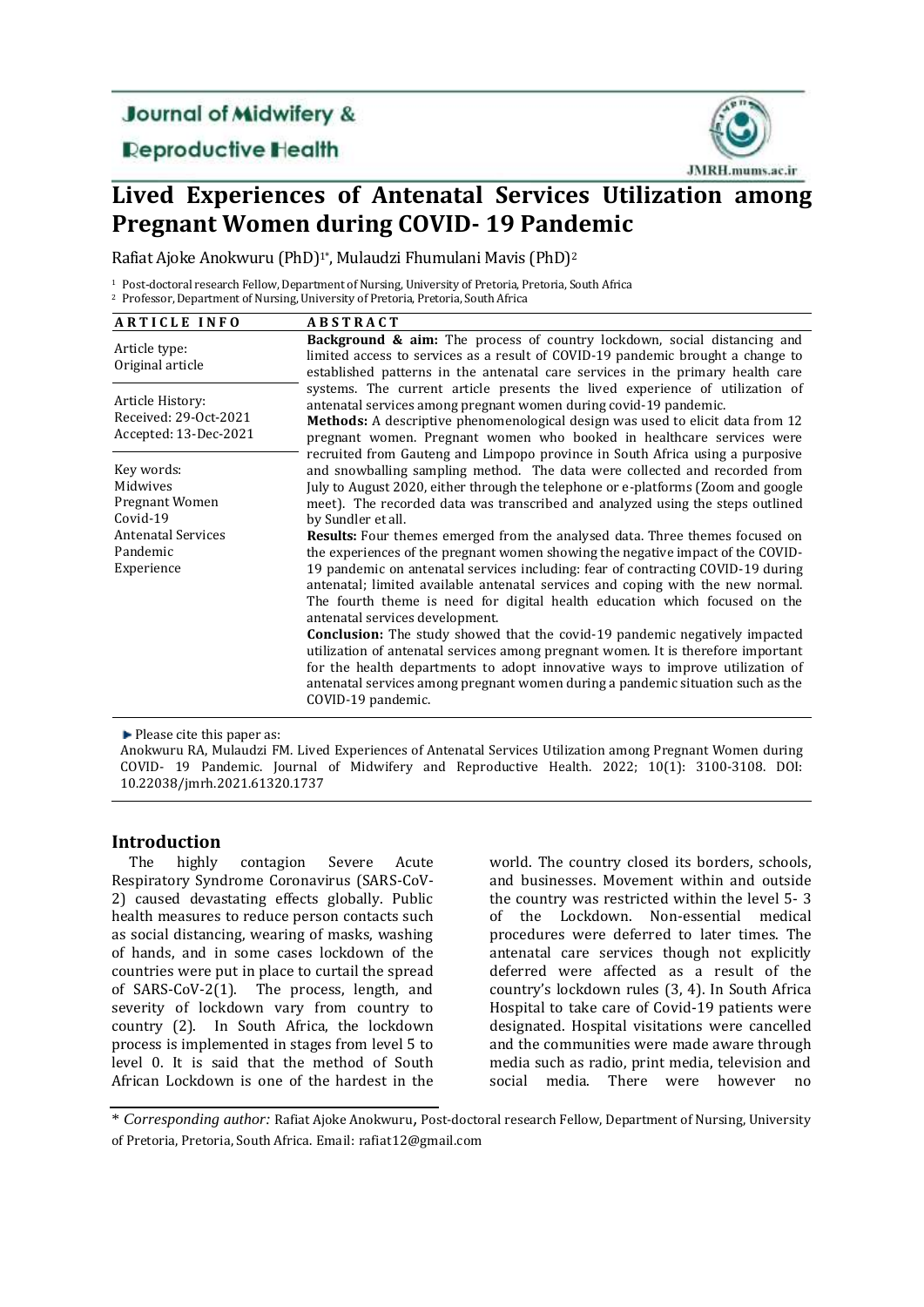mechanisms put in place or protocols on how pregnant women were going to be managed. Pregnant women were expected to continue with routine antenatal care, childbirth and postnatal clinic visits. The service providers ensured social distancing, strict washing of hands and sanitizing including the wearing of masks. Patabendige, Gamage (5) assert that lack of information on adaptive response and preventive strategies on how to cope during infectious epidemics was found as a major drawback globally.

Antenatal care is one of the most essential services during pregnancy towards a successful outcome. Quality antenatal service can avert complications that may arise during the pregnancy and contribute to the positive experience of the pregnant women (6). Evidence has shown that quality antenatal care is dependent on factors such as accessibility (7), the number of visits to the clinic and the services available during the visits (8). Services rendered during antenatal clinic determine the success of the pregnancy and they entail, history taking, checking of weight gain, blood tests, abdominal palpation, nutritional assessment, health education and antenatal exercises.

The WHO 2016 ANC model recommends that a pregnant woman should have at least 8 contacts with the clinic during the period of pregnancy (9). South Africa adopted the basic antenatal care approach (BANC) which entails that antenatal care is available every day at the primary health centre to ensure accessibility to all pregnant (10, 11). However, the compliance to Covid-19 level 5 pandemic restrictions such as lack of transport, social distancing, isolation and quarantine measures, wearing of masks and strict washing of hands and sanitisers affected the utilization of antenatal care services by women.

The study was part of a larger study that explored the experiences of pregnant women during the COVID- 19 pandemic to develop strategies that can be utilised to assist pregnant women during further pandemics and any type of unforeseen disasters. The purpose of this article is to present the lived experience of utilization of antenatal services among pregnant women in the COVID-19 pandemic.

**Materials and Methods**

The study used a descriptive phenomenology. Due to the lockdown restrictions as a result of the covid-19 pandemic, the one on one interviews were conducted either telephonically, through zoom or google meet among pregnant women around Gauteng and Limpopo province. Gauteng province is an economic hub while Limpopo province is the food basket of South Africa.

The pregnant women were identified through snowball sampling a type of network sampling (15). The researchers identified a pregnant woman who referred her to other pregnant women that she knew. The snowball continued as more women continued to be recruited through referrals from people who knew pregnant women. The pregnant women were reached telephonically and the research was explained to the participants who were recruited to participate in the study.

The inclusion criteria were all women who were 2 months+ pregnant and are booked for antenatal services.

The study received ethical approval from the University's Ethics Committee 297/2020. Each participant had the opportunity to continue or decline the study after a thorough explanation of the study. Each participant gave verbal consent to the study. The participants were not forced nor lured to participate in the study.

Data were collected using in-depth interviews. According to the lockdown restrictions, social science researches that involved physical contact with people were either cancelled or moved to digital platforms. The researchers used digital platforms such as Zoom or google meet and telephonic conversations as data collection methods. One of the researchers, contacted the participants telephonically before the interview day to explain the research and to seek consent to be involved in the study.

The participants and the researcher chose a convenient day. The interviews were conducted in the daytime in the month of July and August 2020. The participants were given a call to remind them of the interview and given another opportunity to either continue with the study or decline from participating in the study. Each interview was recorded after consent from the participant and lasted between 45- 50 minutes.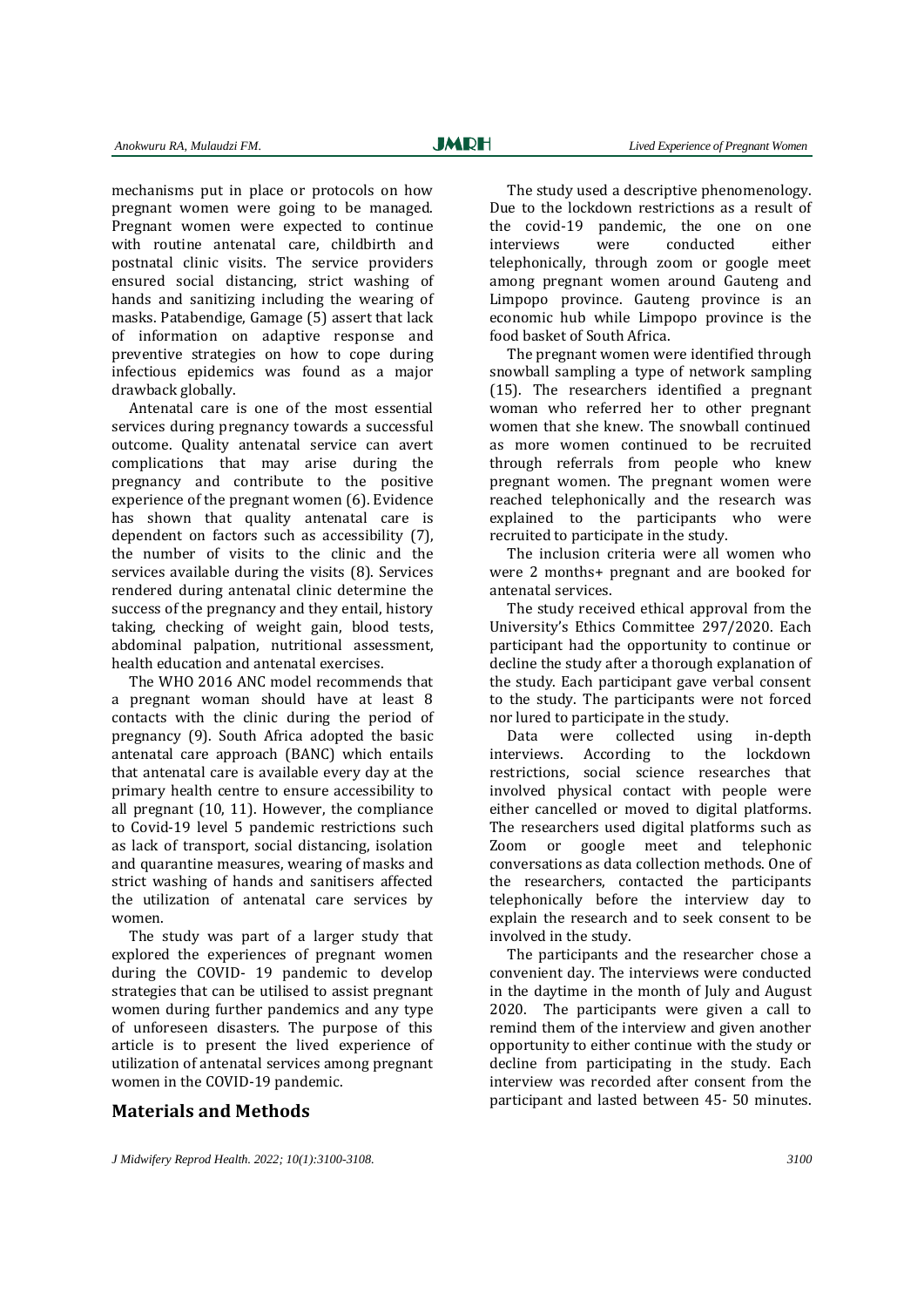The pregnant women were asked the questions below Describe your antenatal experience in the covid-19 pandemic and give suggestions on what they would have loved to be done differently?

The participants responded differently to the main questions however, the researcher probed further to enrich the discussions and illicit more information and stopped after data saturation when there was no more new information. The method of interviewing telephonically, through zoom or google meet had its challenges such as the inability to recruit more participants. It was also difficult to observe the mannerism and cues of the participants as expected in a physical one to one interview.

One of the researchers listened to the recorded interviews repeatedly before transcription. The transcription of the interviews took place during and after the data collection. Each of the interviews was transcribed by one of the researchers and an independent transcriber. The Atlas ti9 was used in organizing the transcribed data. The researchers analysed the data based on the outline suggested by Sundler, Lindberg (13) on the analysis of descriptive phenomenology. The researchers while not completely distancing themselves from the subject of antenatal care

that is been explored among the pregnant women were able to probe and examine their existing knowledge on antenatal care services. This is to further prevent bias when analysing the data. The researchers familiarized themselves with the data by reading and reading the transcribed data. The data was reduced through making meaning and grouping of the similarities. Similar themes were grouped to form four main themes.

To ensure the credibility of the research data, Member checking was done with the participants. They were asked to validate the transcribed data to ensure that the data is the intended meaning of the participants. Dependability of the study was ensured by writing in detail the steps in the research process of the study.

## **Results**

Four main themes emerged from the findings on the lived experienced of utilization of Antenatal services among pregnant women during COVID-19 pandemic. The first theme centred on the Fear of contracting covid-19. The second theme is limited antenatal services. The third theme is coping with the new normal and the fourth which is the last theme is the suggestion on improving antenatal services.

**Participant Parity Employment status Marital status age** 1 G2P1 Student Married 34 2 G2P1 Student Married 36 **Mean** 31.083333 <sup>3</sup> G1P0 Wedding Planner Single <sup>29</sup> **Standard Deviation** 3.3154825 4 G3P2 Retailer Married 31 **Standard Error** 0.9570974 <sup>5</sup> G2P1 Sales representative Married 30 <sup>6</sup> G3P2 Unemployed Married 32 <sup>7</sup> G1P0 Part time Part ume<br>waiter/student Single 25 <sup>8</sup> G2P1 Unemployed /student Married 35 <sup>9</sup> G2P1 Self employed Married <sup>31</sup> 10 G2P1 Unemployed Single 27 11 G2P1 Teacher Married 34 12 G1P0 Teacher Single 29

**Table 1.** Demographic Characteristics of the Participants

*3101 J Midwifery Reprod Health. 2022; 10(1):3100-3108.*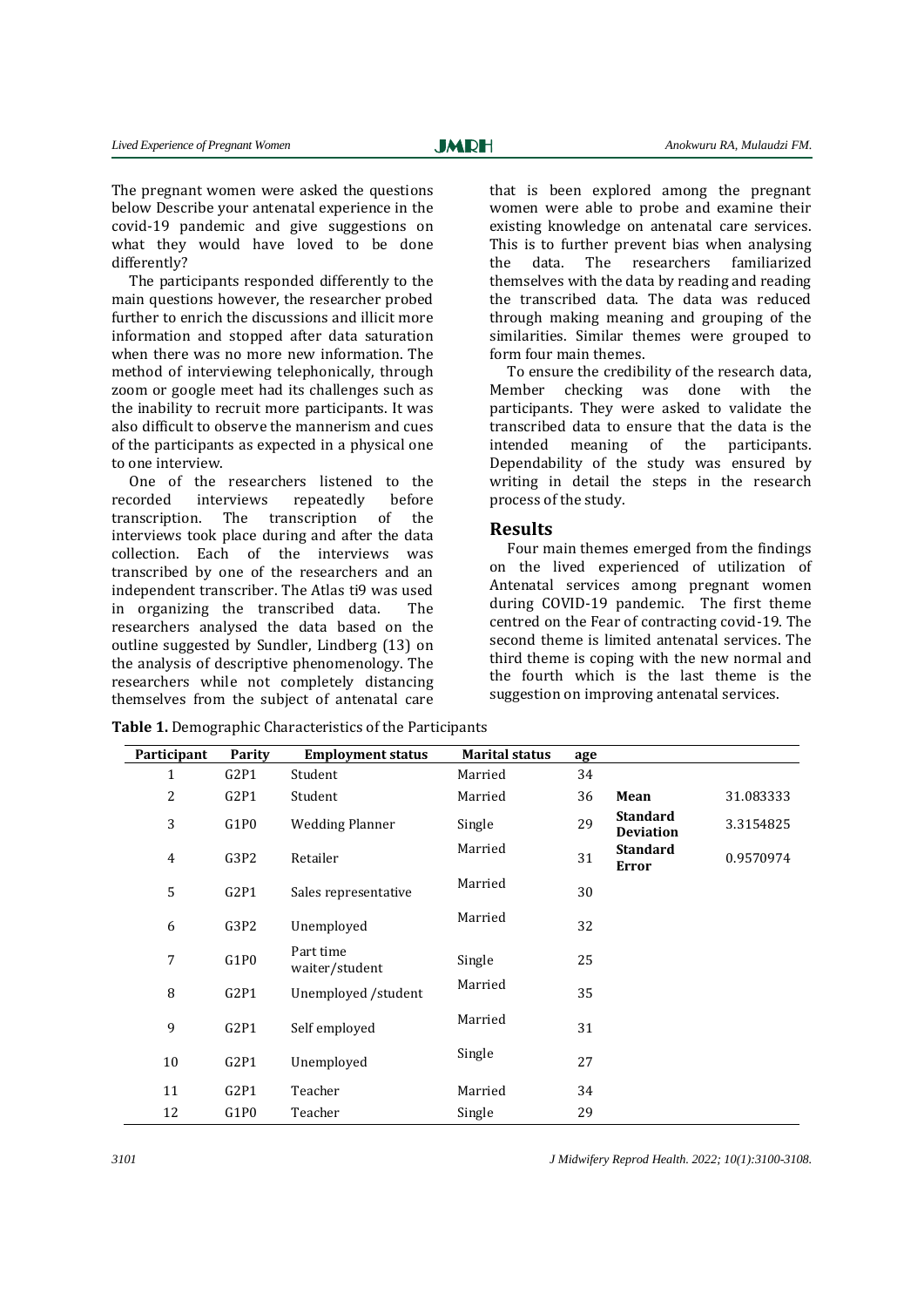Each theme written below were supported with quotes from the participants.

## **Demographic findings**

The table below describes the demographic variables of the participants that took part in

**Table 2.** Gestational Age

this study. From the participants ten (10) were married and 2 were single. The detailed demographic characteristics of the participants can be found in Table 1 and Table 2.

| 22<br>4.592483978 |
|-------------------|
|                   |
|                   |
|                   |
|                   |
|                   |
|                   |
|                   |
|                   |
|                   |
|                   |
|                   |
|                   |
|                   |

## **Theme One: Fear of Contracting Covid-19 During Antenatal**

The first theme that came up from the study was fear of contracting Covid-19. The subthemes that emerged were as follows

## **Reduced number of antenatal visits and late bookings**

The majority of the pregnant women in the study abstained from attending the antenatal clinic as scheduled for the fear of contracting the disease. Their fear impacted the time they booked at the clinics for antenatal care.

"how am I going to go to the clinic? "……. the fear of the covid. It took me a lot of time. It took me like four months before I could say I need to go to the clinic for my antenatal. So, I waited for four months before attending an antenatal it was scary- (Participant" 2).

"Anyway, before I started going, the way at which the virus has reduced drastically before I started going. I think it was like 1000 plus before I started going and stuff like that". – (Participant 5).

## **Rates of infection in the country**

The pregnant women highlighted that one of the major reasons for not attending the antenatal clinic is the fear which was exacerbated by the surge of the daily numbers of Covid-19 infection rate that were recorded in the country and shown in the media. This was corroborated by one of the participants who said she waited for the number of infections to go down before she attended the clinics. She said:

- "I think it was like 1000 plus before I started going and stuff like that. I think I was not afraid again." – (Participant 5).

One of the pregnant women said that the husband was so afraid of the virus, he did not want her to leave the house for any reason. He was afraid that she may contract the virus and infect their unborn child. To make it worse, there was no information regarding infection among pregnant women. This made her stay indoors and not attend the clinic regularly.

"So, he made sure that I didn't step out because he was like you are at high risk because you are pregnant"-(Participant 8).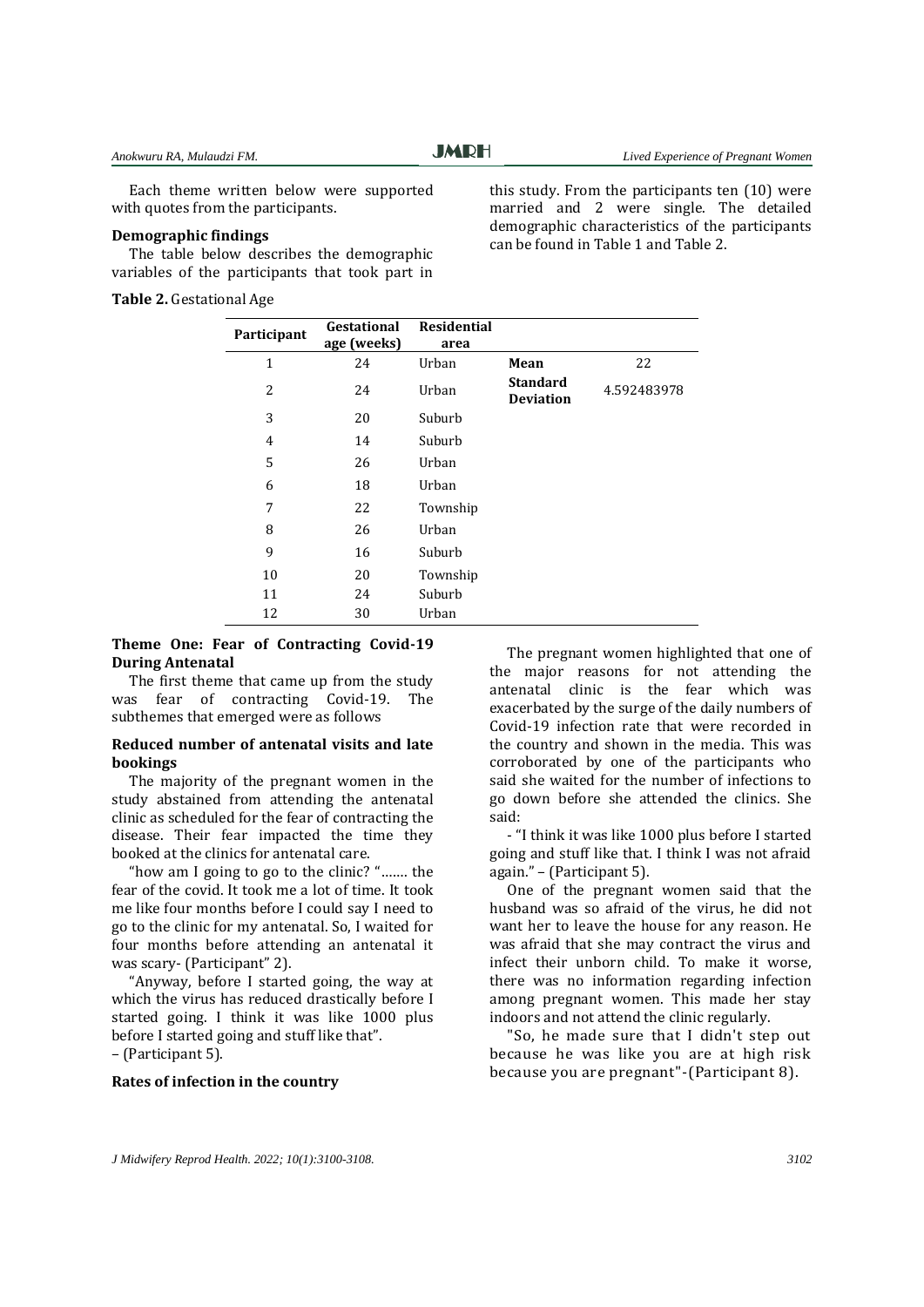## **Overcrowding at the hospital**

Normally, in the primary health care centres and public hospitals where pregnant women attend antenatal services, there is a high volume of people. The pregnant women cited overcrowding which would not allow proper social distancing as one of the reasons for them not to attend the antenatal clinic. Some of the participants said:

"I went there when I discovered I was pregnant. The queue was so long. I did not go there again" -(Participant 3).

"Different kinds of people go to the clinic for treatment and we all queue together. You are not sure of who you are on the queue with. That really scared me a lot". – (Participant 7).

"I actually opted not to go to the clinic or the hospital because I was afraid if I go there, I will meet many people, and be in close contact with people who may be infected. When I came back the rate of COVID-19 was just high so I could not take the risk at that time because now I have seen the risk and the seriousness of the situation"- (Participant 12).

## **Use of public Transport**

Aside, the overcrowding at the clinic getting to the hospital with public transport was another risk that was stated as a factor that added to the fear of contracting the virus and hence staying away from the antenatal clinic. One of the messages that were delivered as part of the preventive strategy was to avoid the three Cs which are Crowd, Close space and Close contact with other patients in a taxi it is difficult to maintain social distancing. We are in close contact with each other, and we are in a closed space where the movement of air is restricted making it easier for one to contract the virus. Some of the participants verbalized it as follows

"I was afraid to go to the clinic because the clinic is far from my house. I have to take two taxis and I don't know the people I will meet in the taxi". (Participant 10).

"The worry, the worry of maybe me being infected at that moment, because okay we are in a taxi now, everyone is sitting close to each other, we are all holding that door. Everyone we, it's not just me, remember, it's not just because we're using public transport, we are many. So, it's not just it's not it's unlike I'm in my car driving my car. So, it's like everyone's

there. The germs are there, the whole taxi might be exposed to the coronavirus let me put it like that. So, I. I would about worry that". (Participant 7).

## **Theme Two: Limited Available Antenatal Services**

The second theme that emerged is limited available antenatal services. Multigravidas in South Africa are familiar with the routine testing and services in the antenatal clinic. Two subthemes from the themes are altered routine services and Lack of health education.

## **Altered routine services**

Despite the fear of contracting the covid-19 virus due to overcrowding, transportation and rising infections; some of the pregnant women in the study acknowledged that when they eventually attended the clinic many of the services available to the pregnant woman such as taking of blood for tests antenatal exercises health education were unavailable.

"You find out that we do HIV tests, with my first baby when I go for a clinic visit they used to take us for HIV each time, But, this time I only did it twice or three times. It is not even more than five times it is different. And I think they are trying to make sure that people don't stay at the clinic for long"- (Participant 2).

"No, because I've seen how the clinics work now since ever since the pandemic started, ever since the coronavirus started. So they are trying, by all means, to not expose people to the virus as much as possible you know. They check only our BP, how the baby is doing every other routine like HIV or blood screening was limited to only the first time I went. I am not sure if it is supposed to be regular this is my first baby"- (Participant 7).

#### **Lack of health education**

Pregnant women expected the health education that comes with antenatal care but unfortunately, this was cancelled.

"There were no antenatal classes. So, we were left to google out information on our own. Being my first pregnancy, I had lots of questions".

– (Participant 12).

"No, they are not teaching us anything at all. They are not even talking about the covid-19. There are no antenatal classes" – (Participant 6).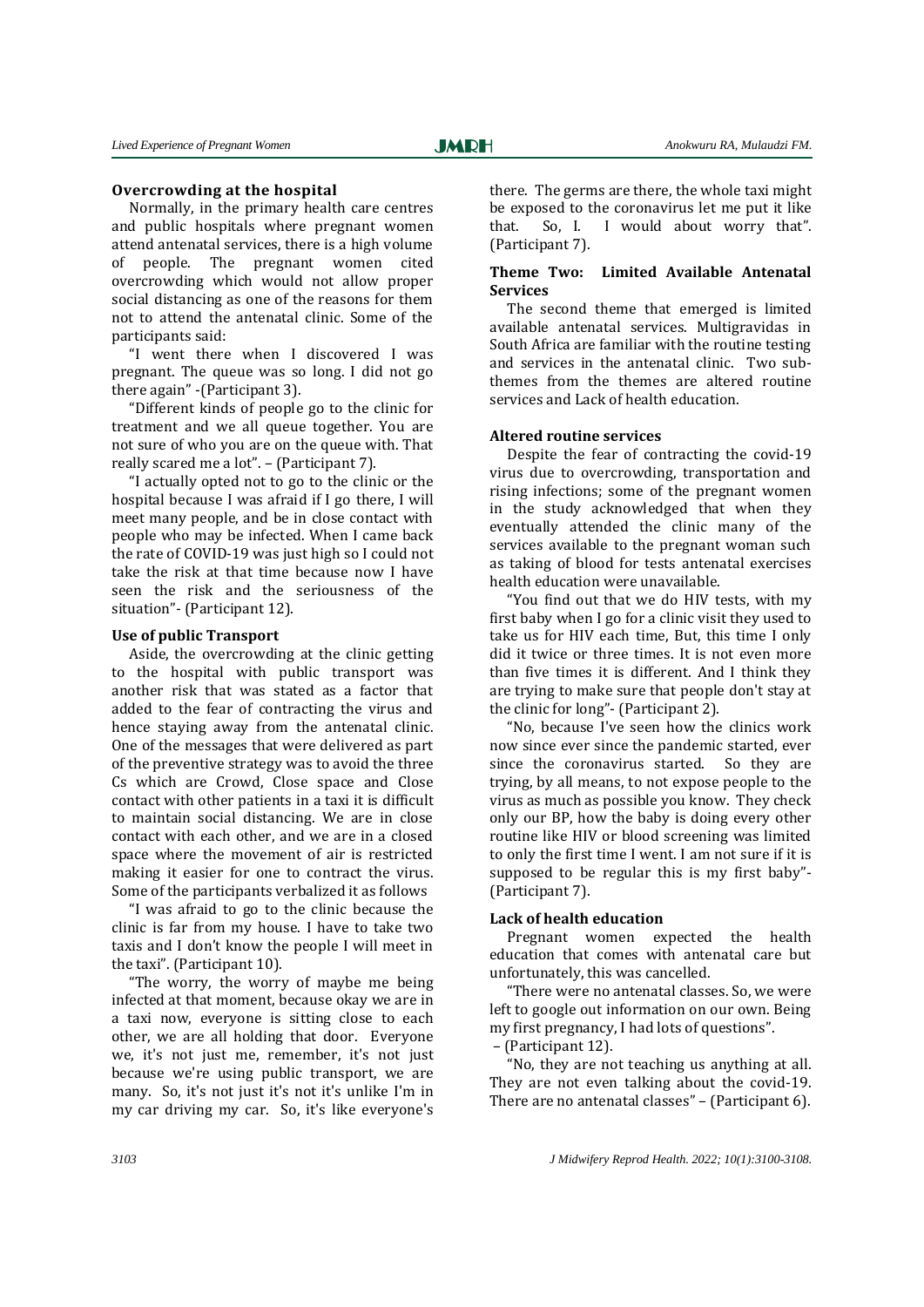## **Theme Three: Coping With the New Normal**

The covid-19 pandemic came with new public health rules that were not very comfortable for pregnant women. Two subthemes emerged

### **Discomfort with wearing of masks**

Some of the pregnant women complained of having to wear masks when outside their homes

**Table 3.** Themes and Sub-Themes

has been uncomfortable. As highlighted in the quote below:

"I use the mask. And it does make me pant for breath. I remember there was a day I was suffocating while waiting for my turn to see my gynae. Thank God I had water in my bag that day"- (Participant 8).

| <b>Sub-Themes</b>                                                                                                   | <b>Themes</b>                                 |  |
|---------------------------------------------------------------------------------------------------------------------|-----------------------------------------------|--|
| Reduced number of antenatal visits and late booking                                                                 |                                               |  |
| Rate of infections in the country                                                                                   |                                               |  |
| Over-crowding at the hospital<br>Use of Public Transport                                                            | Fear of Contracting COVID-19 during antenatal |  |
|                                                                                                                     |                                               |  |
| Altered routine services<br>Lack of health education                                                                | Limited available antenatal services          |  |
| Discomfort with wearing of masks<br>Restricted movement                                                             | Coping with the new normal                    |  |
| Necessity of having WhatsApp group with midwives<br>Need to a specific App for pregnant women's health<br>education | Need to digital health education              |  |

"We have to adjust our lives wearing masks, sanitize and all those things. Mind you, Number one, the mask is, is, hot, if I may put it like that, it's hot. And now in my case, I have a short breath. I have to accommodate that as well, you know, but with the fear of me catching the Covid going outside without wearing a mask, it's a risk both to me and the baby" (Participant 3).

#### **Restricted Movement**

Apart from the mask making going out very uncomfortable, the restricted movement imposed by the lockdown rules from the government makes the antenatal period very challenging. The pregnant women complained of the inability to move freely affecting the antenatal attendance.

"You will find out that I have to wait till around 4 or 5 pm because they have closed by 9 am. I don't remember what the time is exactly but I will have to walk to the main road where I have to take a taxi. We sometimes just take a lift. People coming from wherever they are coming from, we just take a lift to go home from the clinic"- (Participant 6).

This restricted movement made the pregnant women reluctant to go to the hospital if they don't have their transport.

"In level 5 I went only once, I had to ask for someone to take me there. I had to ask my brother to take me to the clinic with what you call like I ask someone to do a letter for me to show that I have to go to the clinic and there is that maternity book that we use to use. I showed the police that one that I am going for a visit. I have to go there"- (Participant 7).

## **Theme Four: Need to Digital Health Education**

The pregnant women in the study made some suggestions that they believe would improve the antenatal services during the pandemic.

## **Necessity of having WhatsApp group with midwives**

Though the department of health has an existing app known as MomConnect that keep the record of pregnant women and remind them of the antenatal appointment. This app is limited in providing pregnant women with health education. They, however, suggested that they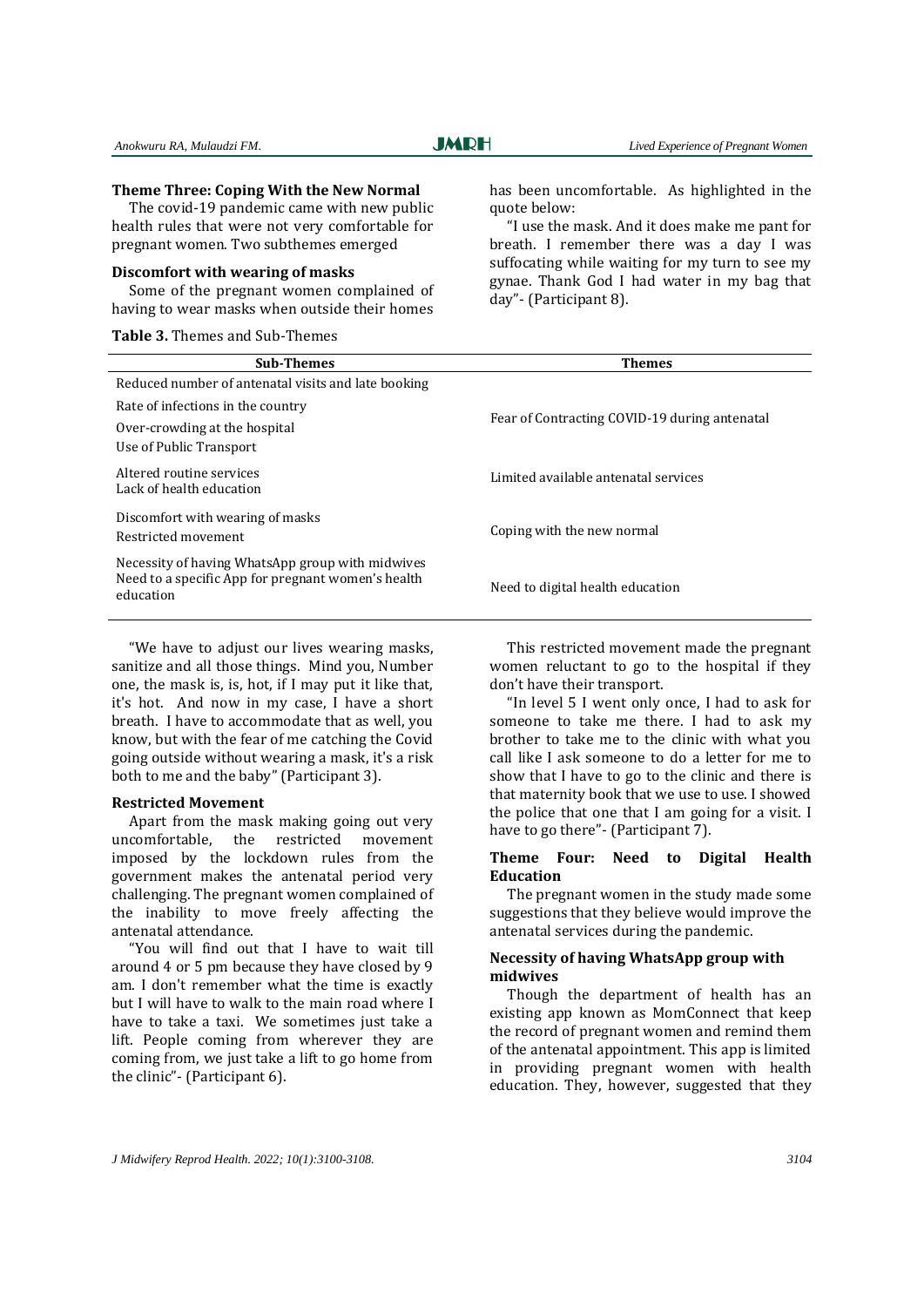could have WhatsApp groups with the midwives.

"If we can have a WhatsApp group this will go a long way to help with the questions that we may have". – (Participant 2).

## **Need to a specific App for pregnant women's health education**

Another pregnant woman suggested that if there is an app that can have health education for pregnant women.

"It would be nice for us to have a health education app for pregnant women. Instead of us googling out information for ourselves. Some of this information, you are not even sure if it is correct. But if it is coming from the department of health and there is the question-and-answer section to it, you can clarify what you don't understand". – (Participant 12).

## **Discussion**

This study provides empirical evidence on the lived antenatal experience of pregnant women during the covid-19 pandemic in South Africa. Like many other countries, South Africa responded to the Covid-19 Pandemic by locking down the country and limiting activities that would increase interactions between the public. Though, the government of the country did not shutdown primary health care services especially maternal and child health services; The findings from our study showed that it is not enough to leave the doors of the primary health care services open but other factors can ultimately affect the experience of the pregnant women need to be addressed. Fear of contracting the virus and sudden change to the way of life negatively affected the antenatal experience of pregnant women.

Fear as identified by psychologists is an adaptive factor that ensures balance in our daily living (16, 17). However, when fear is not well managed it becomes a negative factor that affects the balance of life. The number of infections and statistics of deaths triggered fear in pregnant women. Hence, attendance at the antenatal clinic became a secondary issue to pregnant women when compared to preserving their lives from contracting the SARs-CoV2 virus. This is consistent with the report of Kotlar, Gerson, Petrillo, Langer and Tiemeier (2021) conducted a scoping review on the

impact of the COVID-19 pandemic on maternal and perinatal health and discovered that antenatal attendance dropped for different reasons and one of such is fear of contracting the virus.

Deferring the attendance to the antenatal clinic resulted in late antenatal booking. Precovid -19 pandemic late antenatal booking has been a challenge in Africa and is implicated as one of the factors leading to maternal mortality (18, 19). Unfortunately, inconsistent with the findings of Chmielewska, Barratt (20) late antenatal bookings worsened during the pandemic. The findings of our study can be deduced to provide a context for the 30% increase in maternal mortality during the pandemic (21).

Attendance to the clinics and primary health care centres would mean that the pregnant women would meet with other people in the hospital or clinic premises during the pandemic. Presence in the hospital premises aggregated the fear of contracting the virus because they will be in close proximity with people. The clinic is opened to every type of person aside from pregnant women. One of the findings from our study is that pregnant women avoided the clinic because of overcrowding. It is almost impossible to observe the public health preventive measures of social and physical distancing in an overcrowded hospital (22). Overcrowding in the hospital has been cited as a factor in the delivery of poor patient care in public hospitals in South Africa (23, 24).

Another factor highlighted in the study as contributing to their fear and negating the principle of physical distancing is the use of public transport. Some of the pregnant women do not own their transport and have to travel in public transport. The fear of the pregnant women in the study can be justified as studies such as Abdullah, Ali (25) and Shen, Duan (26) have identified public transport as hot spots and quick spreader of the virus. Hence to improve the antenatal experience of pregnant women in the subsequent pandemic, means of transportation among those without private transportation need to be provided.

Non- attendance to the antenatal clinic or late bookings based on fear is enough to affect the positive antenatal experience in the study but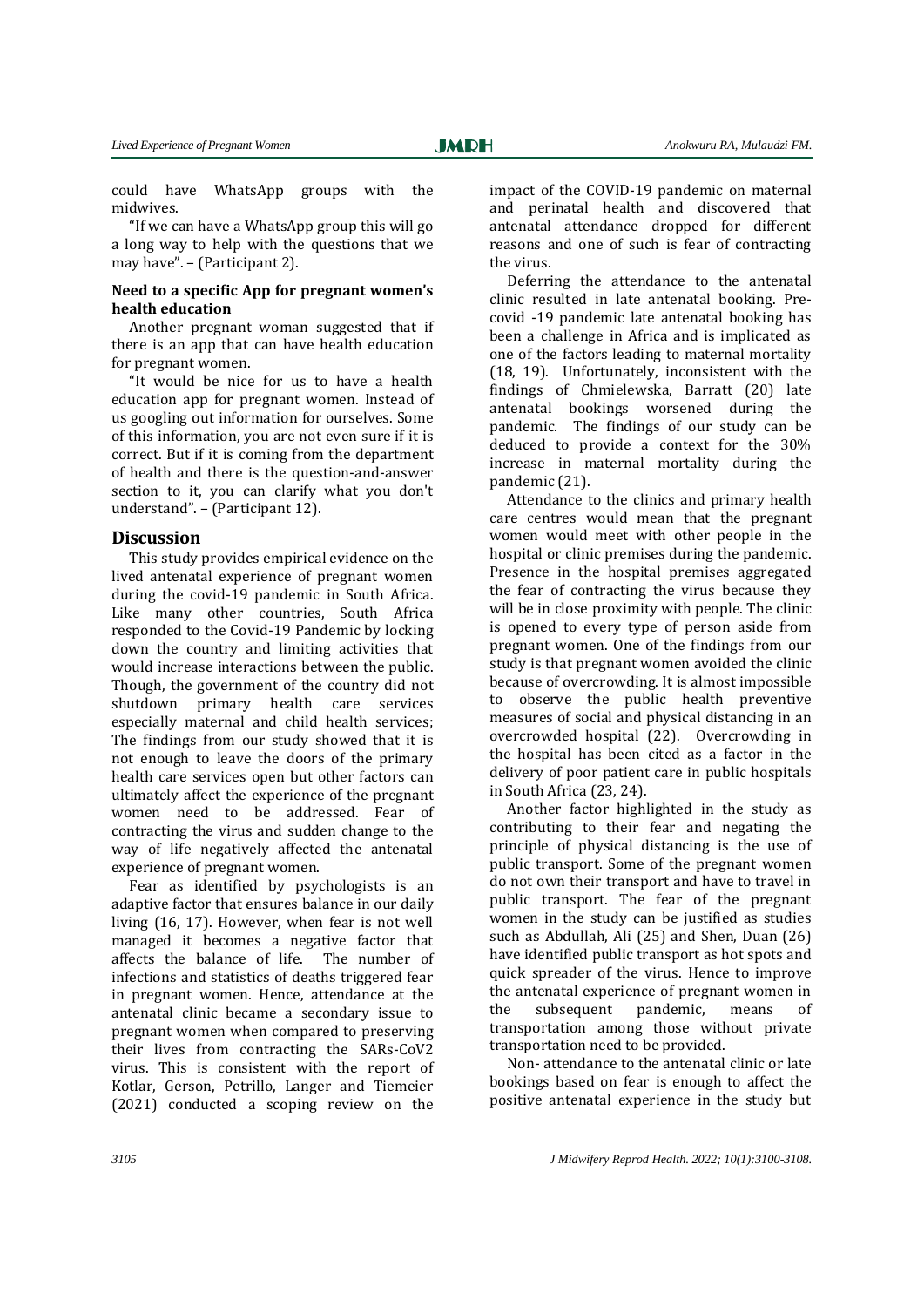getting to the clinic and not receiving the anticipated services during their antenatal visits further impacted their experience. Health education class is one of the highlights of antenatal care services. Pregnant women are taught what to expect during pregnancy, labour and after Birth. Antenatal classes were, however, cancelled during the pandemic to ensure physical distancing and reduce the risk of infection during an antenatal visit. The first-time pregnant women were, however, particularly worried about the antenatal classes which were not available. They wished to get a personal touch from the midwives. This finding agrees with studies that stated that antenatal services were such as health education, routine screening such as HIV testing were reduced (27, 28).

In addition to the limited antenatal care services impacting the lived experience of pregnant women is the feeling of discomfort that comes with wearing of mask in public places. As part of the public health measures to be observed in the bid to reduce the spread of the virus is wearing masks in public places. The wearing of the mask came as a sudden change to everyone and it required adjustment. For the pregnant women in our study coping with the new normal emerged. Discomfort in the wearing of masks in public spaces was identified by the pregnant women as challenging and uncomfortable. The women highlighted that the state of being pregnant increased their heat production and now they have to wear a mask that would produce additional heat which adds to their discomfort. Scheid, Lupien (29) identified that though prolonged use of masks has little effects on physiological need; It causes discomforts in non-pregnant women. The discomfort of wearing a mask limited the freedom.

As part of the public health measures to reduce the rate of transmission people were restricted from visiting each other and exercising in the public. The pregnant women cited this as a challenge because they could no longer exercise freely. Exercising is one of the important activities in pregnancy that aid in having quick labour and reducing the rate of pregnancy complications. Not being able to exercise was a great concern to the women. According to Riley, Ellis (30), the restrictions in

the movement added to the anxiety and stress of pregnant women.

Participants suggested that they need more health education regarding their pregnancy. They came up with suggestions such as maximising the use of a program called Momconnect which reminds them of dates to attend an antenatal clinic by including health education messages that can be sent to pregnant women daily. They also felt WhatsApp can also be used as a vehicle for health education. Methods of Eteaching and E-learning have gained momentum during Covid-19. The use of digital platforms can assist in health education.

It is recommended that mechanisms such as digital platforms, mom-connect, telehealth can be used to assist pregnant women during a crisis such as pandemics or unrest in the country that may prohibit them to attend antenatal care. The hospitals and clinics must devise new methods of antenatal attendance that will allow social distancing such as booking appointments to allow a few numbers to visit the clinic. Evidence-based masks which are made of good and comfortable materials must be recommended for pregnant women. South African primary health care must include programs such as home visits to enable them to assist women at home.

## **Conclusion**

The study showed that pregnant women experienced fear of contracting the COVID-19 virus. As a result there was reduced utilization of the antenatal care services during the COVID-19 pandemic.

## **Acknowledgements**

We would like to acknowledge the participants in the study for their time and honest contributions. We also acknowledge the National Research Foundation for the grant (N/120441) that enabled the study.

## **Conflicts of interest**

Authors declared no conflicts of interest.

#### **References**

1. Oraby T, Tyshenko MG, Maldonado JC, Vatcheva K, Elsaadany S, Alali WQ, et al. Modeling the effect of lockdown timing as a COVID-19 control measure in countries with differing social contacts. Scientific Reports. 2021; 11(1): 3354.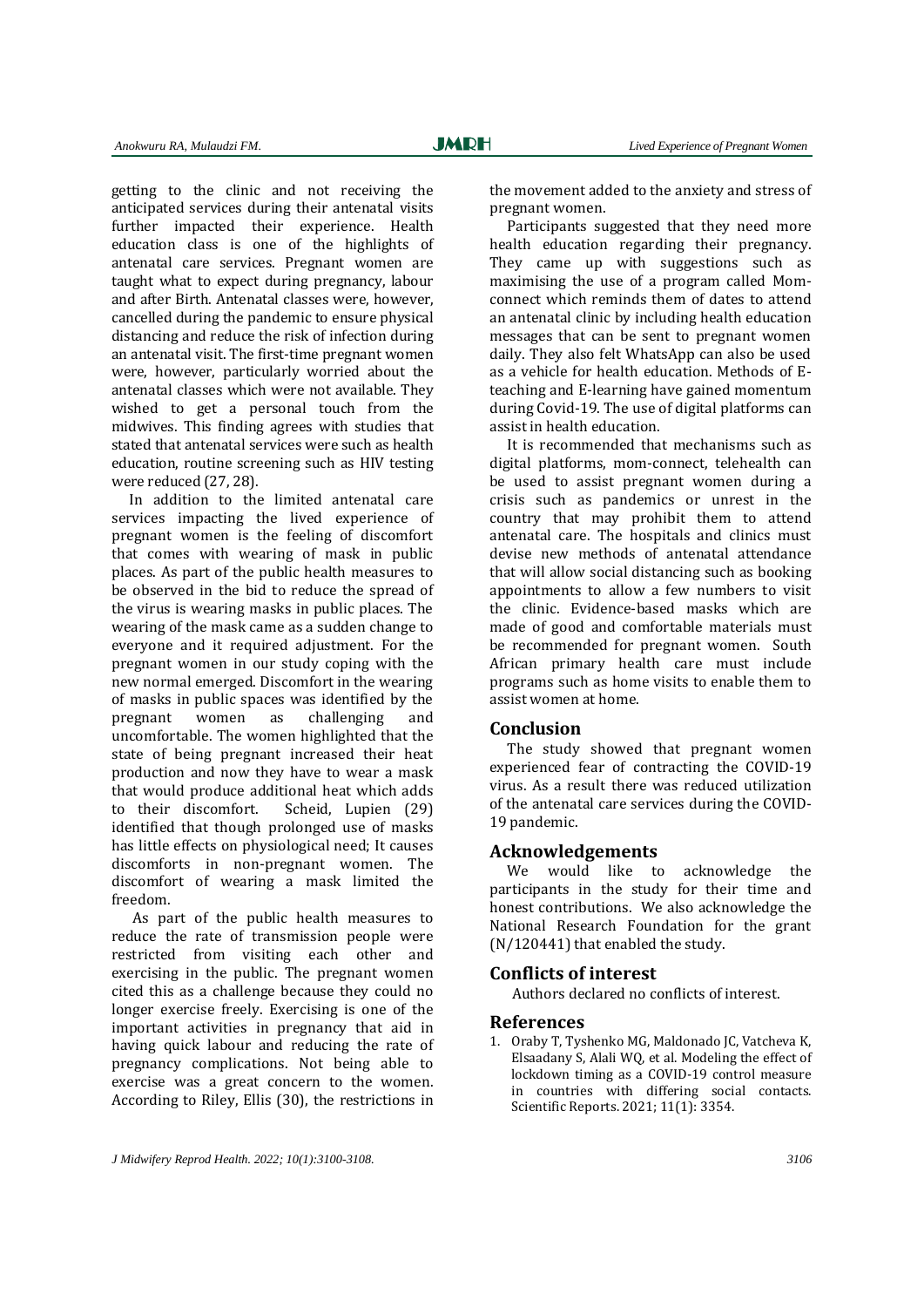- 2. Haider N, Osman AY, Gadzekpo A, Akipede GO, Asogun D, Ansumana R, et al. Lockdown measures in response to COVID-19 in nine sub-Saharan African countries. BMJ Global Health. 2020; 5(10): e003319.
- 3. Ahmed SAKS, Ajisola M, Azeem K, Bakibinga P, Chen Y-F, Choudhury NN, et al. Impact of the societal response to COVID-19 on access to healthcare for non-COVID-19 health issues in slum communities of Bangladesh, Kenya, Nigeria and Pakistan: results of pre-COVID and COVID-19 lockdown stakeholder engagements. BMJ Global Health. 2020; 5(8): e003042.
- 4. Siedner M, Kraemer J, Meyer M, Harling G, Mngomezulu T, Gabela P et al. Access to primary healthcare during lockdown measures for COVID-19 in rural South Africa: an interrupted time series analysis. BMJ Open. 2020;10(10):e043763.
- 5. Patabendige M, Gamage MM, Jayawardane A. The Potential Impact of COVID-19 Pandemic on the Antenatal Care as Perceived by Non-COVID-19 Pregnant Women: Women's Experience Research Brief. Journal of Patient Experience. 2021; 8: 2374373521998820.
- 6. Solnes Miltenburg A, van der Eem L, Nyanza EC, van Pelt S, Ndaki P, Basinda N, et al. Antenatal care and opportunities for quality improvement of service provision in resource limited settings: A mixed methods study. PLoS One. 2017; 12(12): e0188279.
- 7. Tadesse E. Antenatal Care Service Utilization of Pregnant Women Attending Antenatal Care in Public Hospitals During the COVID-19 Pandemic Period. International Journal of Women's Health. 2020; 12: 1181-1188.
- 8. Hijazi HH, Alyahya MS, Sindiani AM, Saqan RS, Okour AM. Determinants of antenatal care attendance among women residing in highly disadvantaged communities in northern Jordan: a cross-sectional study. Reproductive Health. 2018; 15(1): 106.
- 9. Tunçalp Ӧ, Pena-Rosas J, Lawrie T, Bucagu M, Oladapo O, Portela A et al. WHO recommendations on antenatal care for a positive pregnancy experience-going beyond survival. BJOG: An International Journal of Obstetrics & Gynaecology. 2017; 124(6): 860-862.

10. Ngxongo TSP. Basic Antenatal Care Approach to meta-analysis. The Lancet Global Health. 2021; 9(6): e759-e72.

21. Jeranji T. Increase of 30% in maternal deaths reported during Covid-19 lockdown. Daily Maverick [Internet]. 2021 [cited 8 September 2021];. Available from: https:// www. Dailym averick.co.za/article/2021-03-08-increase-of-30 in-maternal-deaths-reported-during-covid-19-loc kdown/

Antenatal Care Service Provision. In: Mivšek AP, editor. Selected Topics in Midwifery Care [Internet]. Rijeka: IntechOpen; 2019. p. 1–13. Available from: https://doi.org/10.5772/intechopen.79361

- 11. Ngxongo TS, Sibiya NM, Gwele NS. Evidence of application of the Basic Antenatal Care principles of good care and guidelines in pregnant women's antenatal care records. African Journal of Primary Health & Family Medicine. 2016; 8(2): e1-e6.
- 12. Jackson C, Vaughan DR, Brown L. Discovering lived experiences through descriptive phenomenology. International Journal of Contemporary Hospitality Management. 2018; 30(11): 3309-3325.
- 13. Sundler AJ, Lindberg E, Nilsson C, Palmér L. Qualitative thematic analysis based on descriptive phenomenology. Nursing Open. 2019; 6(3): 733- 739.
- 14. Gill, M.J. Phenomenological approaches to research, in Mik-Meyer, N. and Järvinen, M (Eds.) Qualitative Analysis: Eight approaches, London: Sage. 2020; 73-94.
- 15. Rohe K. A critical threshold for design effects in network sampling. Annals of Statistics. 2019; 47(1): 556-582.
- 16. Ghaemi Kerahrodi J, Michal M. The fear-defense system, emotions, and oxidative stress. Redox Biology. 2020; 37: 101588.
- 17. Naghizadeh S, Mirghafourvand M. Relationship of fear of COVID-19 and pregnancy-related quality of life during the COVID-19 pandemic. Archives of Psychiatric Nursing. 2021; 35(4) :364-368.
- 18. Kaswa R, Rupesinghe GFD, Longo-Mbenza B. Exploring the pregnant women's perspective of late booking of antenatal care services at Mbekweni Health Centre in Eastern Cape, South Africa. e African Journal of Primary Health & Family Medicine. 2018; 10(1): e1-e9.
- 19. Jinga N, Mongwenyana C, Moolla A, Malete G, Onoya D. Reasons for late presentation for antenatal care, healthcare providers' perspective. BMC Health Services Research. 2019; 19(1): 1016.
- 20. Chmielewska B, Barratt I, Townsend R, Kalafat E, Van Der Meulen J, Gurol-Urganci I, et al. Effects of the COVID-19 pandemic on maternal and perinatal outcomes: a systematic review and
- 22. Von Seidlein L, Alabaster G, Deen J, Knudsen J. Crowding has consequences: Prevention and management of COVID-19 in informal urban settlements. Build Environ. 2021; 188: 107472.
- 23. Bateman C. Crowded wards, lousy admin contribute to death and suffering. South African Medical Journal. 2010; 100(7): 414.
- 24. Mothiba T, Skaal L, Berggren V. Listen to the Midwives in Limpopo Province South Africa: An

*3107 J Midwifery Reprod Health. 2022; 10(1):3100-3108.*